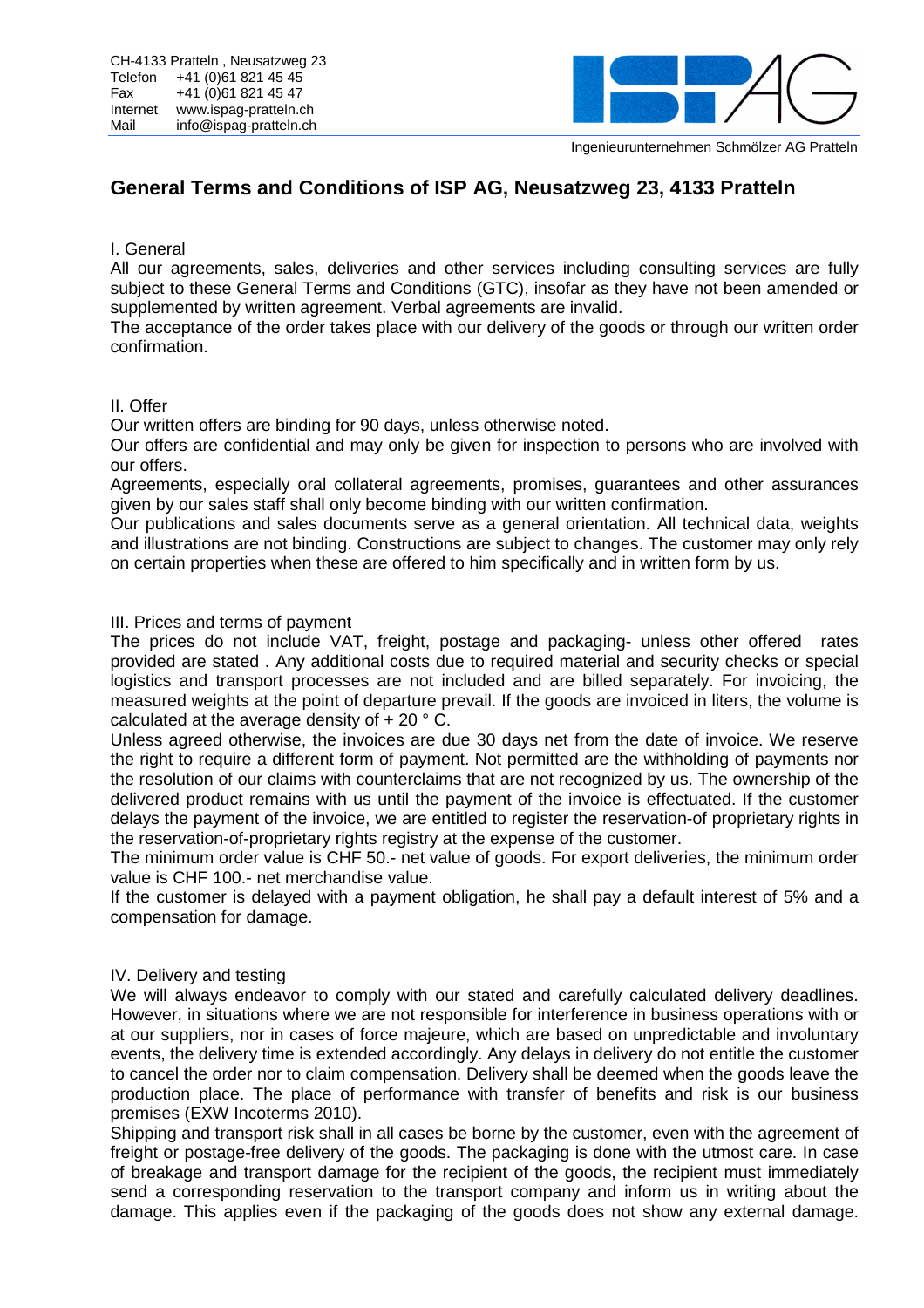

Ingenieurunternehmen Schmölzer AG Pratteln

After receipt, the goods must be checked in particular regarding identity, quantity, accompanying documents and externally visible damage. Transport damages must be immediately communicated, if possible directly to the delivery person and afterwards to the transportation company.

We are entitled to partial deliveries to a reasonable extent. In particular, we are entitled to make excess or short deliveries up to 10% of the agreed amount, in case it is not possible, for manufacturing reasons, to provide the exact amount (eg manufactured goods).

We only conclude insurance of the goods against transportation, breakage, fire and water damage, if the customer has instructed us in writing to do so.

## V. Exchange of Goods

Return of goods can be made only by a prior written agreement with us. The goods must be complete and in perfect condition and in its original packaging. Specifically ordered items by the customer are not returnable. The client will be charged at least 10% of the quoted price, and at least CHF 100.- for the turnover.

#### VI. Warranty

The date of dispatch is decisive for the contractual condition of the goods.

Complaints can only be considered if the complaint is made immediately. Within the meaning of these terms, immediately means within a period of eight working days from receipt (for obvious defects) or from discovery (for hidden defects).

Should complaints about faulty material or defective work be justified on our part, we will offer either a free replacement or repair at our option. For this purpose, the defective goods have to be returned at no cost to us.

All warranty claims fail if the customer does not provide any opportunity for us to be convinced of the defect, and if he does not make the defective goods immediately available.

Under the above-mentioned cases, defects are not covered, which are due to improper handling, excessive stress or normal wear and tear. Furthermore, we do not consider complaints that can be attributed to modifications made by the user or to reworking of the delivered goods by the user.

#### VII. Liability

The liability is excluded insofar as legally permissible. In particular, we are not liable for the behavior of assistants, for delays in delivery, for consequential damages, for lost profits or other financial losses.

#### VIII. Intellectual property

All documents such as offers/quotes, designs, plans, working drawings or calculations which we manufacture for the customer, remain our property. The customer is bound to use them only for the collaboration with us and is neither allowed to use them for his own purposes nor is he allowed to give them to unauthorized third parties. Drawings and other documents related to offers have to be returned upon request.

#### IX. Molds and tools

Forms and tools that we manufacture or have manufactured for a customer, remain our property even if the customer pays the costs partially or in full. There is no entitlement to handing-over. However, we will use these forms and tools exclusively for the client, treat them carefully and keep them at maximum until five years after their last use. The arising costs from use and wear are charged to the customer.